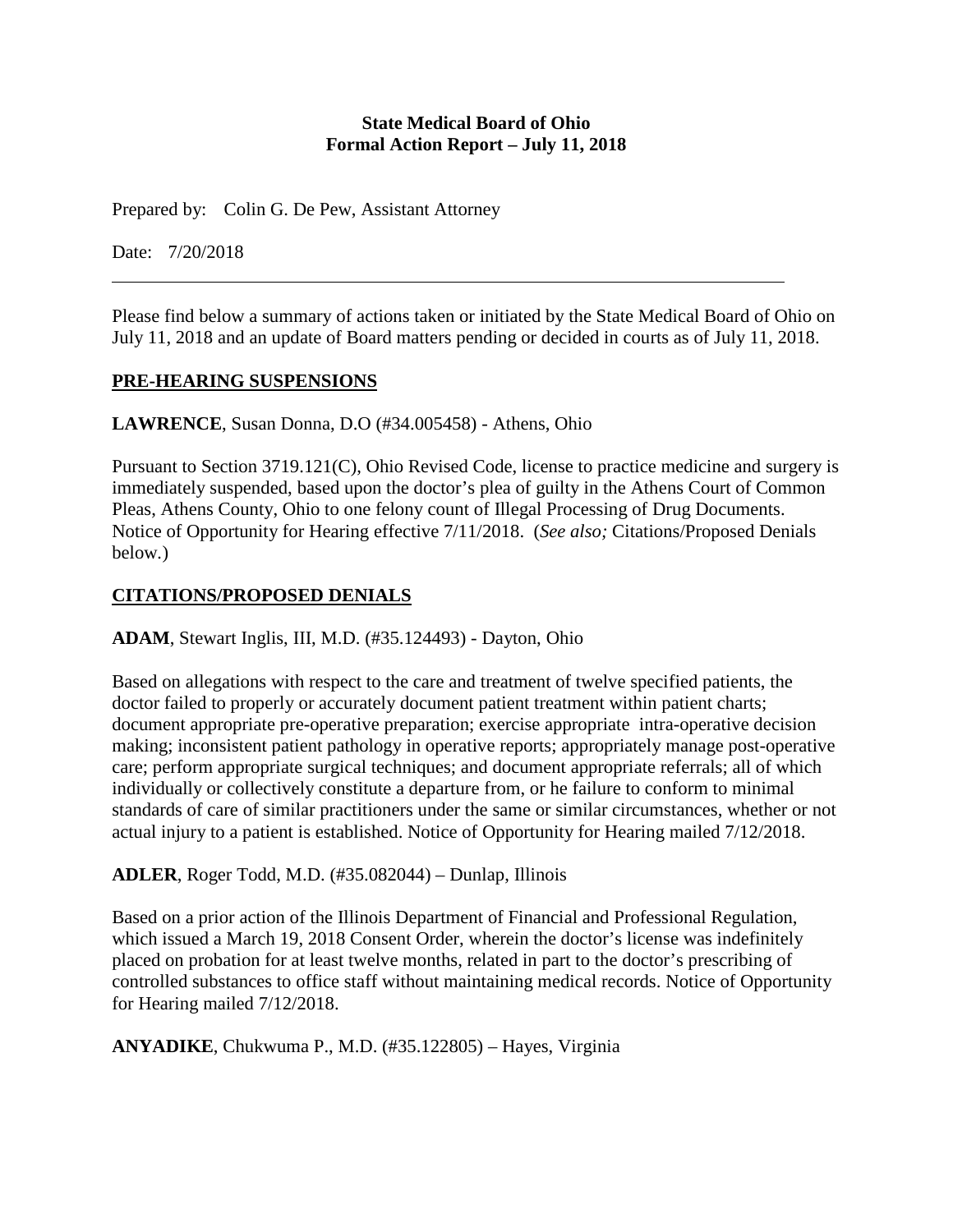Based on a prior action by the Office of Professional Medical Conduct, New York State Board for Professional Medical Conduct, New York Department of Health, which issued a November 27, 2017 Consent Agreement preventing the doctor from practicing in New York and limiting the doctor's ability to register further licenses until completion of a Clinical Competency Assessment. Notice of Opportunity for Hearing mailed 7/12/2018.

**CRAIG**, Thomas Lewis., III, M.D. (#35.057208) - Cleveland Heights, Ohio

Based on the doctor's plea of guilty in the Cuyahoga County Common Pleas Court, Cuyahoga County, Ohio to ten felony counts of Trafficking, to which the doctor was sentenced to three years in prison, and five years post-release control. Notice of Opportunity for Hearing mailed 7/12/2018.

### **DELISMA**, Kansky Jean, M.D. (Applicant) – Miami, Florida

Based on the doctor's April 8, 2018 application to practice medicine and surgery; and plea of guilty in the United States District Court, Southern District of Florida, to one felony count of Receipt of Kickbacks in Connection with a Federal Health Care Program; and a prior action by the State of Florida Board of Medicine, which issued a December 19, 2016 Final Order wherein the doctor's license was suspended and publicly reprimanded; and a prior action by the Medical Licensing Board of Indiana, which denied the doctor's application for a license to practice medicine; and a September 20, 2016 decision by the Federal Department of Health and Human Services, Office of Inspector General, that excluded the doctor from all federal health care programs, including Medicare and Medicaid for five years. Notice of Opportunity for Hearing mailed 7/12/2018.

#### **EDEL**, Thomas Bernard, M.D. (#35.058044) – Avon Lake, Ohio

Based on allegations that due to the doctor's diagnosis of anaplastic oligoastrocytoma pursuant to an Board ordered evaluation, the doctor is not currently capable of practicing according to acceptable and prevailing standards of care by reason of mental illness or physical illness, including, but not limited to, physical deterioration that adversely affects cognitive, motor, or perceptive skills. Notice of Opportunity for Hearing mailed 7/12/2018.

## **LAWRENCE**, Susan Donna, D.O. (#34.005458) - Athens, Ohio

Based on the doctor's plea of guilty in the Athens County Court of Common Pleas, Athens County, Ohio, to one felony count of Illegal Processing of Drug Documents; and also based on allegations that the doctor violated the terms of her August 9, 2017 Consent Agreement; the doctor's relapse; and an arrest and subsequent plea of no contest and finding of guilt to operating a motor vehicle while intoxicated and failure to control, to which the doctor was sentenced to one-hundred and eighty days in jail, and a three year driver's license suspension; Notice of Immediate Suspension and Opportunity for Hearing mailed 7/12/2018.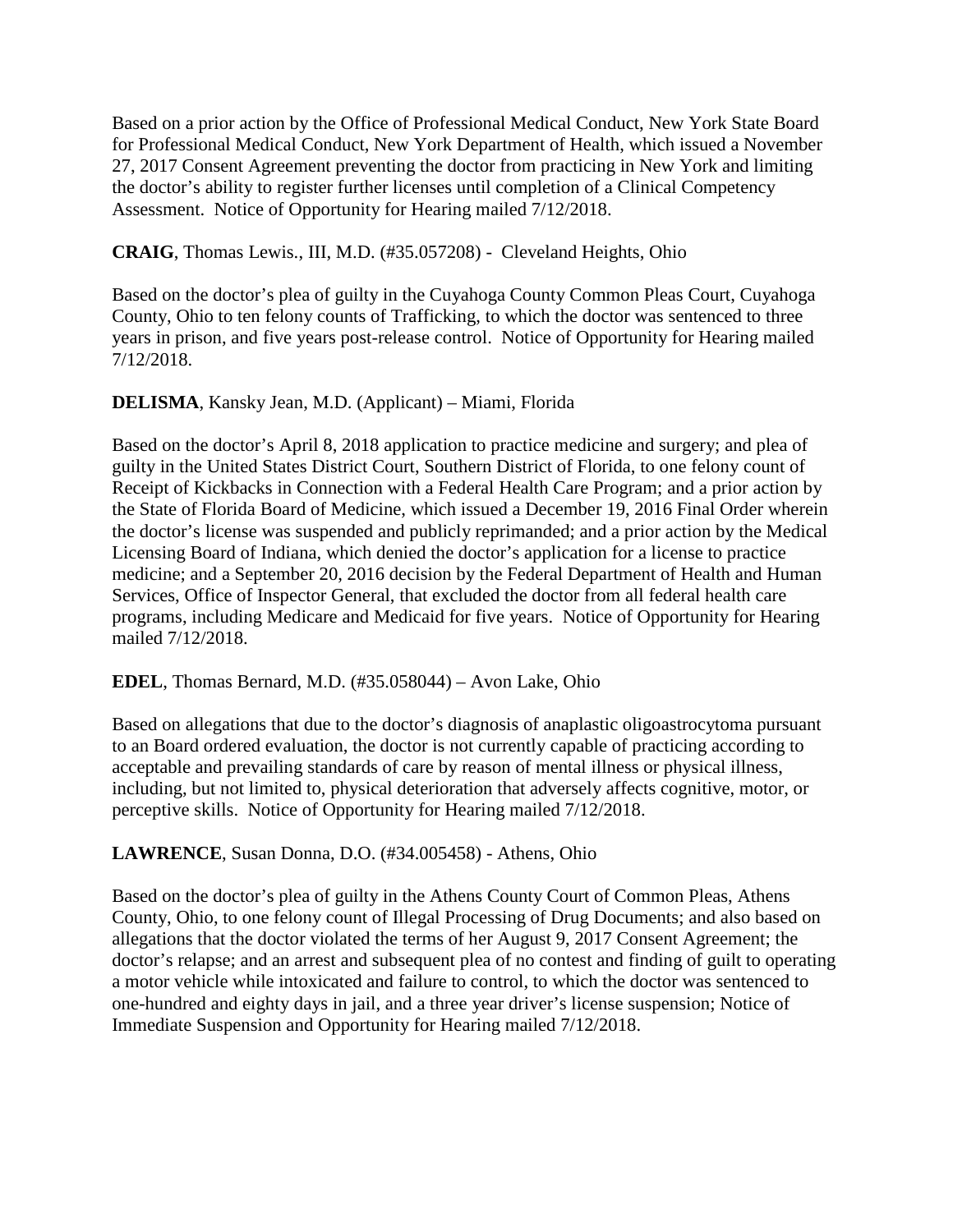## **MOAYERI**, Mohammad Ali, M.D. (#35.044515) – Pepper Pike, Ohio

Based allegations with respect to the care and treatment of one specified patient-family-member, the doctor prescribed controlled substances on multiple occasions but failed to properly document treatment in a medical record. Notice of Opportunity for Hearing mailed 7/12/2018.

**PROCTOR**, Vernon, M.D. (#35.130575) – Baldwin, Michigan

Based on a prior action by the Michigan Board of Medicine Disciplinary Subcommittee, which issued a November 30, 2017 Final Order placing the doctor on probation and prohibiting the doctor from obtaining, possessing, prescribing dispensing or administering Schedule 2 or 3 drugs for one year, or providing Michigan Medical Marihuana physician certifications for two years; and also based on a prior action by the Michigan Board of Pharmacy Disciplinary Subcommittee, which issued a January 2, 2018 Final Order suspending the doctor's controlled substance license for six months and one day, and fining the doctor five thousand dollars. Notice of Opportunity for Hearing mailed 7/12/2018.

**RICHARD**, Dana Phillip, D.O. (#34.003966) - Lantana, Florida

Based on two prior actions by the Florida Board of Osteopathic Medicine which issued Final Orders on March 9, 2018 and March 14, 2018, both of which suspended, reprimanded, and permanently limited the doctor's license by prohibiting him from owning or practicing in a pain management clinic, or prescribing controlled substances for the treatment of chronic nonmalignant pain. Notice of Opportunity for Hearing mailed 7/12/2018.

# **FINAL ORDERS**

**HAMMOND**, Sean Patrick, L.M.T. (#33.020286) - Wooster, Ohio

License to practice massage therapy revoked. Based on the finding that the massage therapist violated the conditions of limitation placed by the Board upon the massage therapist's license to practice in the 6/14/2017 Board Order when the massage therapist failed to pay a three thousand dollar fine within thirty days of the Order; failed to submit a quarterly declaration; failed to submit a declaration of compliance; failed to make personal appearances before the Board or its designated representative; and failed to undertake and maintain participation in an alcohol and drug rehabilitation program. Order effective 7/12/2018. (Journal Entry-No Hearing Requested).

**JONES**, Michael Wade, D.O. (#34.007550) - Lynchburg, Virginia

License to practice osteopathic medicine and surgery subject to probationary terms, conditions, and limitations for at least two years. Based on a prior action by the Kentucky Board of Medical Licensure, which restricted and limited the doctor's license to practice for an indefinite period of time; and based on a prior action by the Virginia Board of Medicine, which issued an Order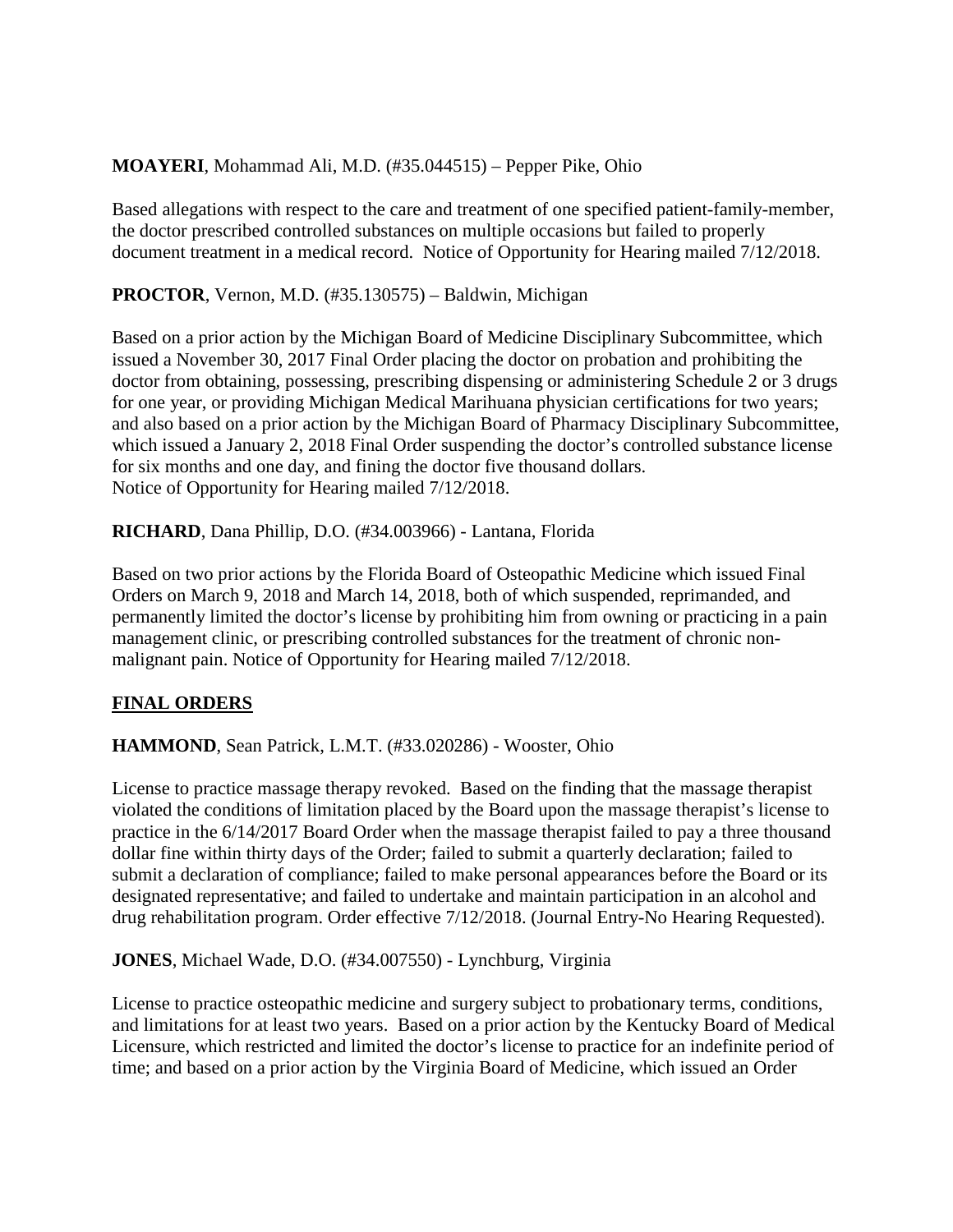prohibiting the doctor from independently assessing, treating, managing, prescribing to or consulting patients with chronic pain. Order effective 7/12/2018.

## **REMANDS**

**DEMAS**, Christopher L., M.D. (#35.042434) - Galena, Ohio

License to practice medicine and surgery permanently revoked. Based on the finding that the doctor engaged in the practice of medicine while under a Board-ordered suspension. Order effective 7/12/2018.

### **CONSENT AGREEMENTS**

**AGGARWAL**, Madhu, M.D. (#35.066290) - Moon Township, Pennsylvania

Medical license indefinitely suspended, subject to general probationary terms, and conditions for reinstatement. Based on the doctor's admission that an indictment was filed against her in the United States District Court for the Western District of Pennsylvania, charging her with Healthcare Fraud; Conspiracy to Make False Prescriptions; and Illegal Distribution of Controlled Substances. Based on advice of counsel and her Fifth Amendment right against selfincrimination, the doctor declines to provide the Board with certain factual information concerning the pending criminal matter. Agreement effective 7/11/2018.

**KRAUSE**, Julie Anne., M.D. (#35.076897) - Cincinnati, Ohio

Commencing on the 30th day from the effective date of the order, the doctor's license to practice medicine and surgery is suspended for a definite period of ninety days, and subject to general probationary requirements. Based on the doctor's admission that she intentionally accessed, without permission, the electronic medical records of seven individuals, including family members, friends of a former spouse, and an investigator of an Ohio regulatory board, while not acting as a treating physician. Agreement effective 7/11/2018. Suspension effective 8/11/2018.

## **PROBATIONARY REQUESTS AND MODIFICATIONS**

**DANG**, Thuan Duc, M.D. (#35.127312) - Killeen, Texas

Doctor's request for approval of a reduction in appearances from every six months to once per year, granted by vote of the Board on 7/11/2018.

**HICKEY**, Timothy Michael, M.D. (#35.084480) - Toledo, Ohio

Doctor's request for approval of discontinuance of the chart review requirement, granted by vote of the Board on 7/11/2018.

**LUTZ**, James Thomas, M.D. (#35.057139) - Cincinnati, Ohio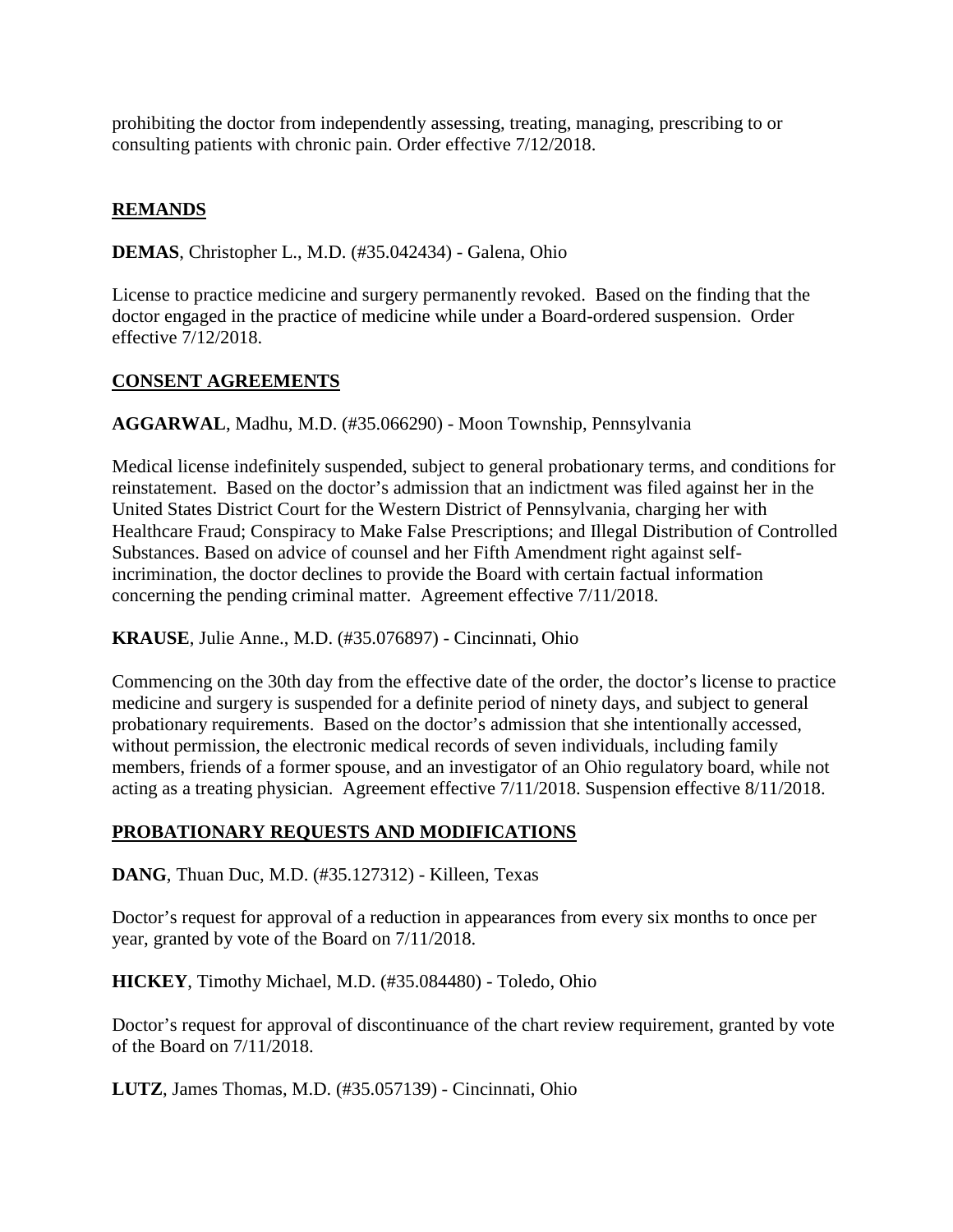Doctor's request for approval for reduction in personal appearances from every six months, to once annually, granted by vote of the Board on 7/11/2018.

### **MARSH**, James Allen, D.O. (#34.0009757) - Milan, Ohio

Doctor's request for approval of a reduction in psychotherapy treatment sessions from once per month, to once every three months, granted by vote of the Board on 7/11/2018.

**WHITLOCK**, Randall G. Jr., P.A. (#50.001262RX) - Jamestown, Ohio

Physician assistant's request for approval of new reporting physician, granted by vote of the Board on 7/11/2018.

## **PROBATION TERMINATED**

**HABER**, Robert Seth, M.D. (#35.064474) - Shaker Heights, Ohio

Doctor's request for release from the terms of the March 9, 2016 Board Order, granted by vote of the Board on July 11, 2018. Order effective 7/11/2018. Release effective July 22, 2018.

**HETZEL**, Lana M., L.M.T. (#33.009140) - Bucyrus, Ohio

Massage therapist's request for release from the terms of the April 13, 2016 Consent Agreement, granted by vote of the Board on July 11, 2018. Order effective 7/11/2018. Release effective July 15, 2018.

**PEACOCK**, Kimberly Marie, D.O. (#34.012512) - Sandusky, Ohio

Doctor's request for release from the terms the July 8, 2015 Consent Agreement, granted by vote of the Board on July 11, 2018. Order effective 7/11/2018. Release effective immediately.

**RAO**, Shri K., M.D. (#35.085099) - Mason, Ohio

Doctor's request for release from the terms of the April 13, 2011 Board Order, granted by vote of the Board on July 11, 2018. Order effective 7/11/2018. Release effective immediately.

**THOMAS**, Terry Linn, D.O. (#34.007232) - Whipple, Ohio

Doctor's request for release from the terms of the July 10, 2013 Consent Agreement, granted by vote of the Board on July 11, 2018. Order effective 7/11/2018. Release effective immediately.

# **COURT ACTIONS**

**DEMAS**, Christopher L., M.D. (#35.042434) - Galena, Ohio